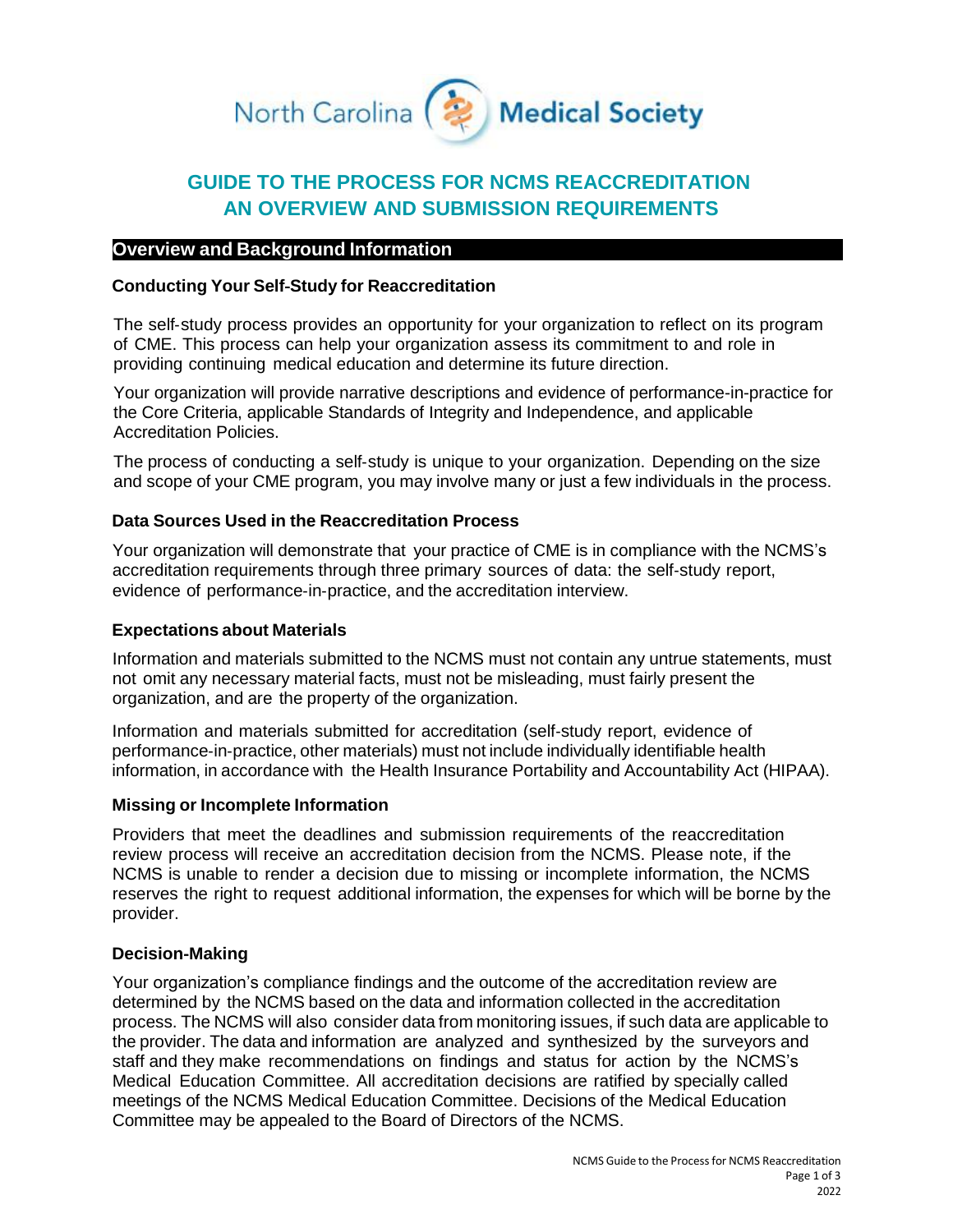# **Submitting Reaccreditation Materials to the NCMS**

The NCMS has **not yet** moved to a fully online system to simplify and streamline the submission process.

You will receive an *Acknowledgement of Receipt of Application Materials* from the NCMS CME Staff Consultant approximately nine months prior to the end of your accreditation terms. This form must be returned to the consultant indicating your organization's intent to submit for reaccreditation.

All **activity** information will be submitted in the ACCME's Program and Activity Reporting System (PARS). The NCMS will use PARS to retrieve your activity data for your entire period of accreditation in order to select activities for review. A list of these activities will be sent to you by the NCMS CME Staff Consultant

You will use the structured abstract (which has been modified for NCMS use) to complete the Performance-in-Practice Structured Abstract Forms for the selected CME activities.

You may review and make necessary changes to your organization's contact information in PARS. It is very important that your organization's contact information is up-to-date in PARS.

#### **Self**‐**Study Report**

Using the Self-Study Report outline that will be provided, you will submit the completed self study report in a 1.5" 3 ring binder (4 copies) as well as a PDF of the complete report on a flash or thumb drive, and each activity abstract as a separate PDF.

#### **Evidence of Performance-in-Practice**

You will verify that your CME activities are in compliance with the NCMS's Accreditation Criteria, Standards for Integrity and Independence of Accredited CE and Policies through the performance‐in‐practice review process. The NCMS will select up to 15 activities from your current accreditation term for which you will present evidence to demonstrate that your CME activities are in compliance with the NCMS's Accreditation Criteria, Standards and Policies.

The NCMS's performance‐in‐practice review entails the following process:

- 1. The provider's entry of CME activity data into PARS,
- 2. The NCMS's selection of activities for performance-in-practice review
- 3. The provider's submission of evidence of performance‐in‐practice for the activities selected in PARS.

## **Entering your CME Activity Data in PARS**

Clicking on the "Program and Activity Data" link located on your PARS dashboard, you will enter or update known information about the CME activities that your organization has provided, or will provide, under the umbrella of your NCMS accreditation statement, from the beginning of your current accreditation term to the expiration.